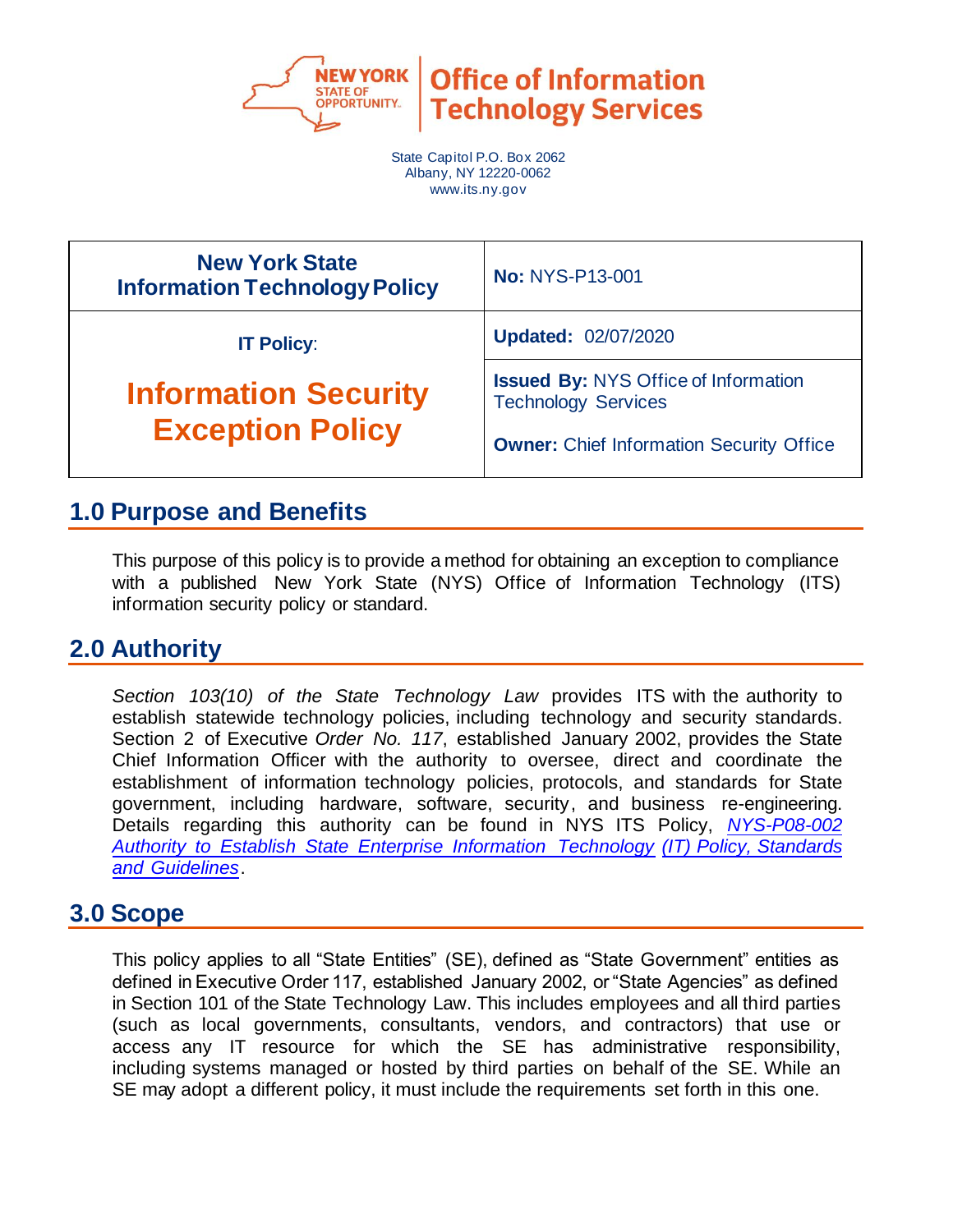## **4.0 Information Statement**

.

An exception may be granted by the Chief Information Security Officer (CISO) of ITS, or their designee, for non-compliance with a policy or standard resulting from:

- Implementation of a solution with equivalent protection to the requirements in the CISO policy or standard.
- Implementation of a solution with superior protection to the requirements in the CISO policy or standard.
- Impending retirement of a system.
- Inability to implement the policy or standard due to some limitation (e.g., technical constraint, business limitation or statutory requirement).

Exceptions are reviewed on a case-by-case basis and their approval is not automatic. Exceptions that are granted will be for a specific period of time, not to exceed one year. Upon expiration of the exception, an extension of the exception may be requested, if it is still required.

The exception request must be submitted on a completed Exception Request Form and must include:

- Description of the non-compliance
- Anticipated length of non-compliance
- Proposed assessment of risk associated with non-compliance
- Proposed compensating controls for managing the risk associated with noncompliance
- Proposed corrective action plan
- Proposed review date, if less than one year, to evaluate progress toward compliance
- The Exception Request Form must be signed by the following:
	- o Information/business owner
	- o Chief Information Officer (CIO)
	- o Information Security Officer (ISO)/designated security representative
	- o Commissioner/Executive Deputy Commissioner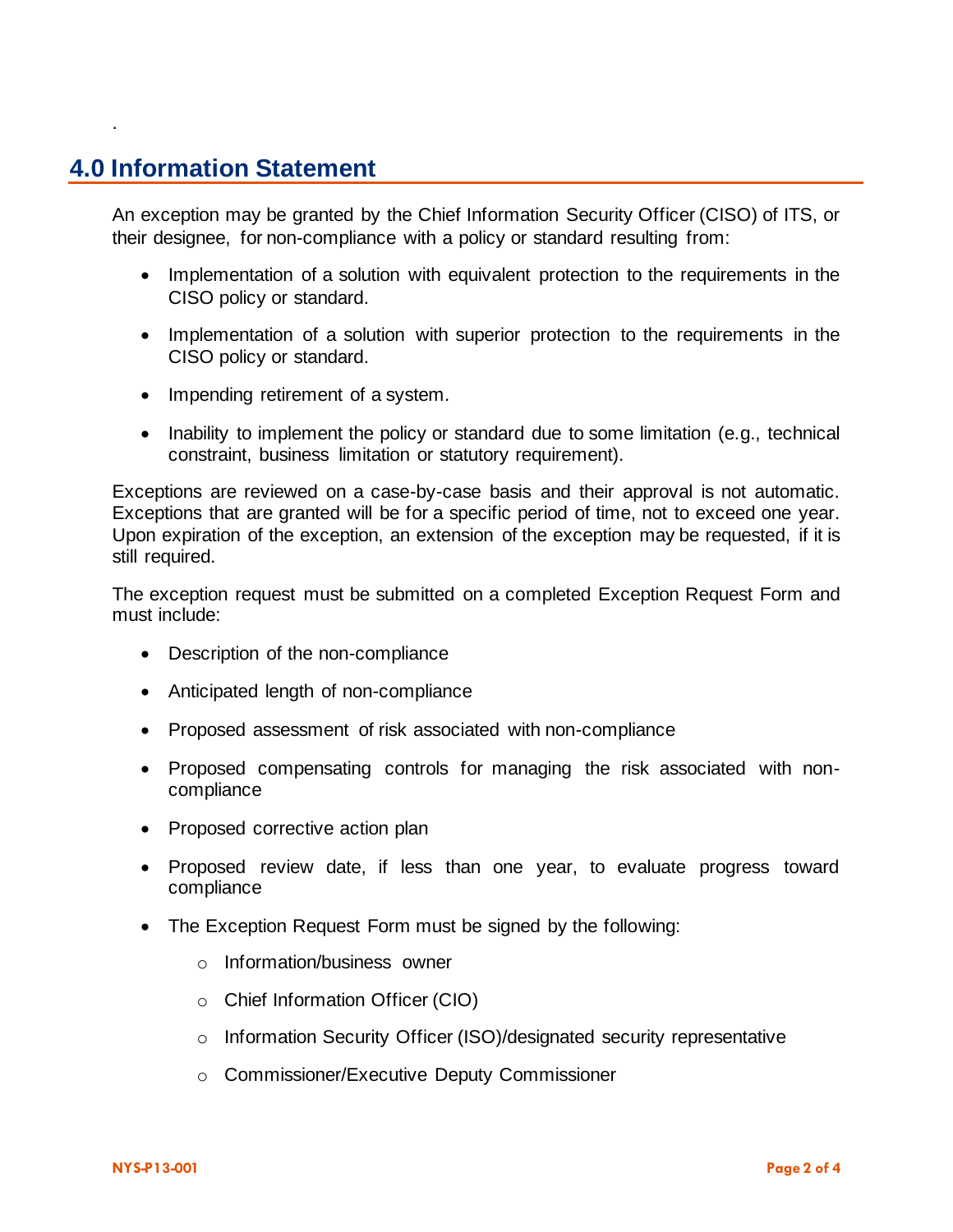If the non-compliance with the security policy or standard is due to a superior solution, an exception is still required and will normally be granted until the published policy or standard can be revised to include the new solution.

Upon submission of the Exception Request Form, the CISO's office will contact the requester to confirm receipt and request additional information, if needed. Once all required information has been received, the CISO will either grant or deny the request.

Upon approval, the CISO's office will send the approved Exception Request Form to the requestor. If the request is denied, the Exception Request Form will be returned with a brief explanation of why the CISO denied the request.

In the event that the request is denied, the Commissioner/Executive Deputy Commissioner and the CIO who signed the Exception Request Form may request a meeting with the State CIO and the CISO to discuss the circumstances giving rise to the request and means of addressing those circumstances.

#### **5.0 Compliance**

This policy shall take effect upon publication. Compliance is expected with all enterprise policies and standards. ITS may amend its policies and standards at any time; compliance with amended policies and standards is expected.

If compliance with this policy is not feasible or technically possible, or if deviation from this policy is necessary to support a business function, State Entities (SE) shall request an exception through the CISO [exception process.](http://www.its.ny.gov/document/information-security-exception-policy)

#### **6.0 Definitions of Key Terms**

Except for terms defined in this policy, all terms shall have the meanings found in [http://www.its.ny.gov/glossary.](http://www.its.ny.gov/glossary)

### **7.0 Contact Information**

Submit all inquiries and requests for future enhancements to the policy owner at:

**Chief Information Security Office Reference: NYS-P13-001 NYS Office of Information Technology Services 1220 Washignton Avenue, Building 5 Albany, NY 12226 Telephone: (518) 242-5200 Email: CISO@its.ny.gov**

Statewide technology policies, standards, and guidelines may be found at the following website: <http://www.its.ny.gov/tables/technologypolicyindex>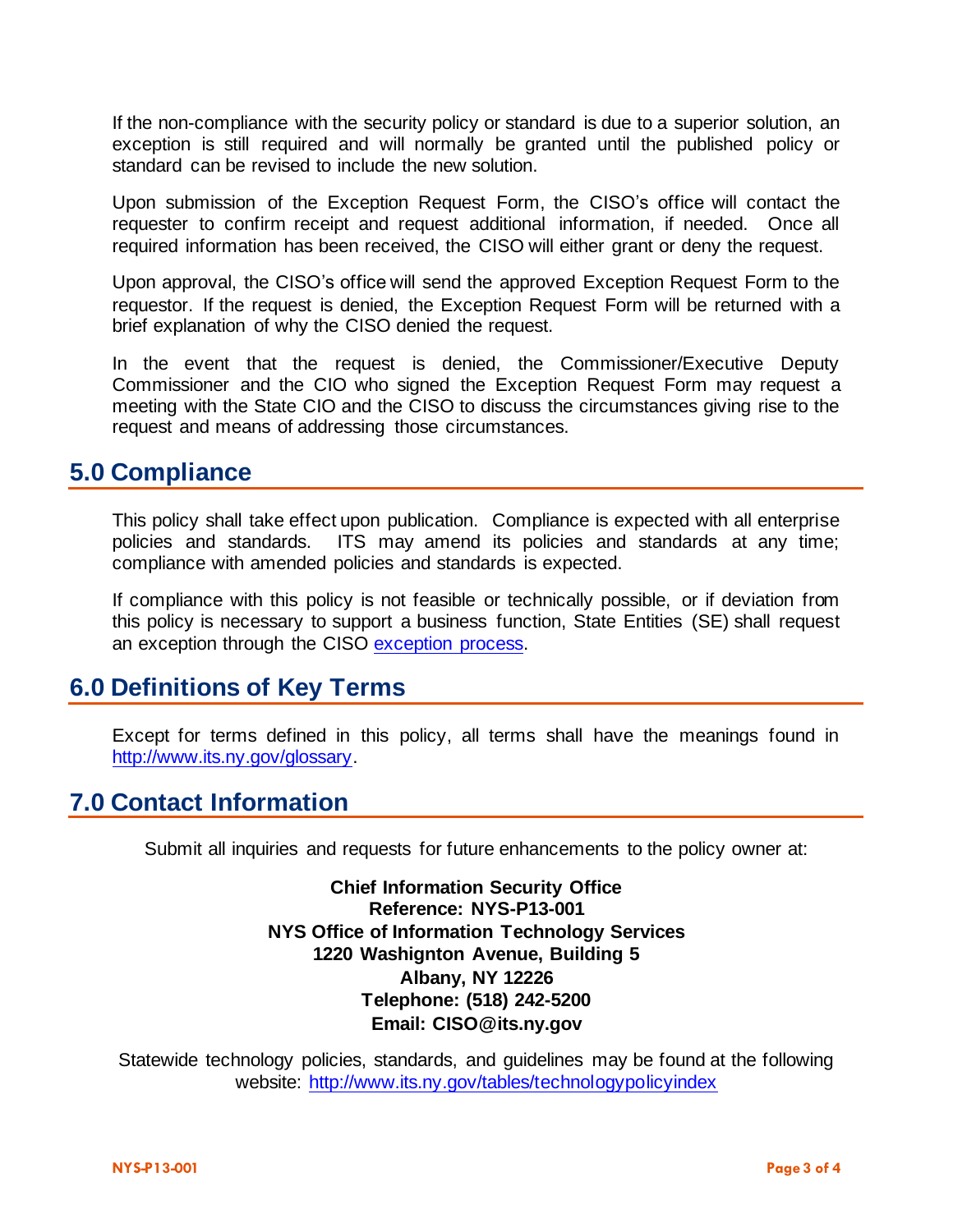# **8.0 Revision History**

| <b>Date</b> | <b>Description of Change</b>                           | <b>Reviewer</b>                                                                |
|-------------|--------------------------------------------------------|--------------------------------------------------------------------------------|
| 10/18/2013  | <b>Original Policy Release</b>                         | Thomas Smith,<br>Chief Information<br><b>Security Officer</b>                  |
| 09/19/2014  | Policy Review – no changes                             | Deborah A.<br>Snyder, Acting<br>Chief Information<br><b>Security Officer</b>   |
| 02/10/2017  | Update to Scope, contact information and<br>rebranding | Deborah Snyder,<br>Deputy Chief<br>Information<br><b>Security Officer</b>      |
| 02/07/2020  | Updated Authority, Scope, and Contact<br>Information   | Karen Sorady,<br><b>Acting Chief</b><br>Information<br><b>Security Officer</b> |
| 05/20/2021  | Updated Scope language                                 | Karen Sorady,<br><b>Acting Chief</b><br>Information<br><b>Security Officer</b> |

This policy shall be reviewed at least once every year to ensure relevancy.

### **9.0 Related Documents**

[NYS-P13-001 Information Security Exception Policy Form](https://nysemail.sharepoint.com/:b:/r/sites/myITS/InsideEdge/Documents/NYS-P13-001%20Information%20Security%20Exception%20Policy%20Form.pdf?csf=1&web=1)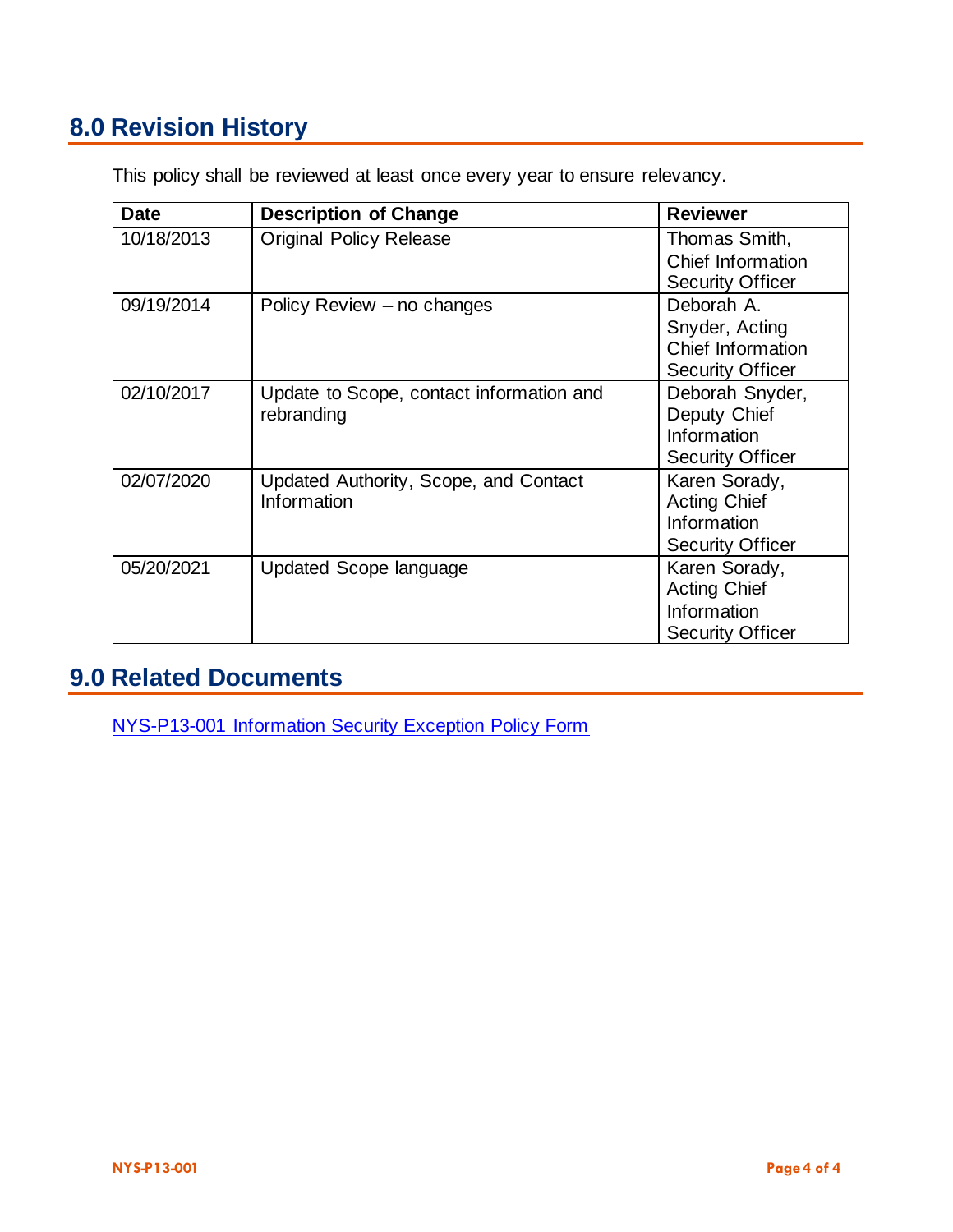

#### **Chief Information Security Office - Exception Request Form**

#### *Confidential when completed*

| <b>Section 1: Exception</b>                                                 |                            |        |                                                          |           |  |
|-----------------------------------------------------------------------------|----------------------------|--------|----------------------------------------------------------|-----------|--|
| 1.1 Requestor Information                                                   |                            |        |                                                          |           |  |
| Name:                                                                       |                            | Phone: |                                                          | Date:     |  |
| <b>Business Unit:</b>                                                       |                            |        |                                                          |           |  |
| Email:                                                                      |                            |        |                                                          |           |  |
| <b>1.2 Exception Details</b>                                                |                            |        |                                                          |           |  |
| Policy Reference:                                                           | <b>Standard Reference:</b> |        | <b>Exception End Date:</b><br>(no more than one<br>year) |           |  |
| Agency(s) Impacted:                                                         |                            |        |                                                          |           |  |
| System(s) Hardware Impacted (if applicable):                                |                            |        |                                                          |           |  |
| Will this impact the process, stage and/or transmission of PPSI?            |                            |        |                                                          | <b>No</b> |  |
| 1.3 Reason for Exception Request                                            |                            |        |                                                          |           |  |
|                                                                             |                            |        |                                                          |           |  |
| 1.4 Description/Assessment Risk                                             |                            |        |                                                          |           |  |
|                                                                             |                            |        |                                                          |           |  |
| 1.5 Compensating Controls (to mitigate risk associated with non-compliance) |                            |        |                                                          |           |  |
|                                                                             |                            |        |                                                          |           |  |
| 1.6 Corrective Action Plan                                                  |                            |        |                                                          |           |  |
|                                                                             |                            |        |                                                          |           |  |
|                                                                             |                            |        |                                                          |           |  |
|                                                                             |                            |        |                                                          |           |  |